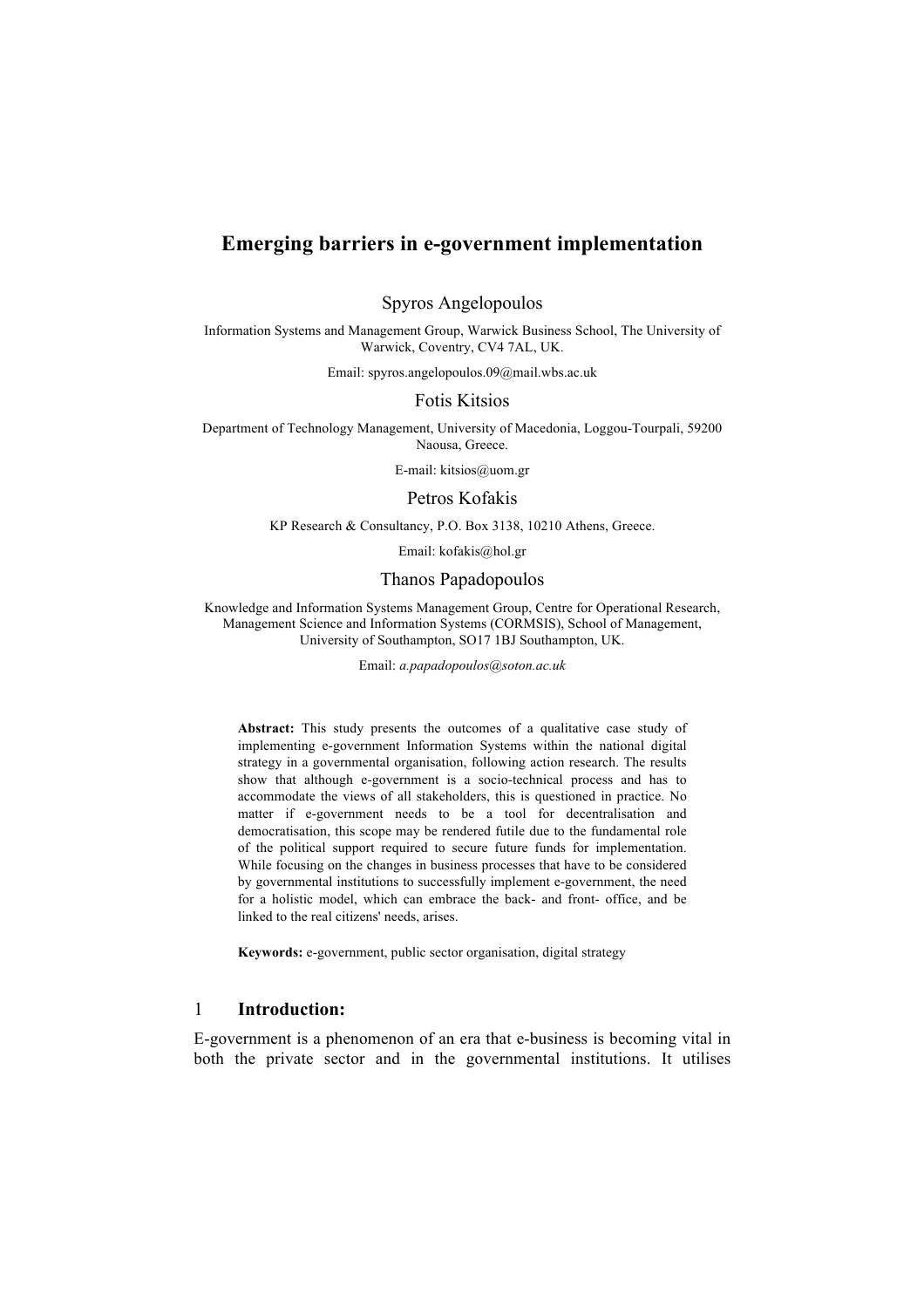Information and Communication Technologies (ICT) in order to accomplish reform by fostering transparency, eliminating distance as well as other divides, and empowering people to participate in the political processes that affect their lives. Hence, it is regarded as a fundamental enabler of greater citizen involvement in civic and democratic matters in the sense of direct democracy as the one practiced in the city-states of ancient Greece [2].

The use of ICT as a tool for change in the structures and processes of governmental organizations and the subsequent attempt to enable the exchange of information amongst citizens, businesses and government may result in improved efficiency, convenience as well as better accessibility of public services. Ubiquity postulates the omnipresence of networking; an unbounded and universal network [3]. Therefore, ample and ubiquitous access to ICT is essential for uniform and consistent diffusion of innovation. This, however, can only be implemented through the sharing of ICT resources across governments and their citizens. Hence, the implementation of egovernment as a means for facilitating information and knowledge exchange amongst all the aforementioned stakeholders remains a challenge.

The structure of the paper is as follows: after a discussion of the barriers of the e-government concept, the paper explicates the methodological and conceptual rectifications utilised to address the issue of under-specification in the e-government literature. A case study was followed in a Governmental Organization  $(GO)^1$  to enhance the understanding of e-government policy processes and actors and correlate e-government to mainstream public administration research. The implementation of Information Technology (IT) projects in the public sector involves multiple stakeholders, such as administrators, policy-makers and the end-users. Defining the intentions and responsibilities of different stakeholders within a national digital strategy can become a really difficult task and differences in their agendas may eventually render the project futile. The uniqueness of the case study lies in studying and discussing issues related to e-government implementation at the highest decision level. The last section discusses these issues and concludes the paper.

# **2 Barriers in E-government Implementation**

Research in the past has investigated issues in respect to the implementation of e-government using diffusion models. For instance, by using Diffusion Theory [25], studies have focused on the adoption of IT in the public sector [5], [14], [22], [23] suggesting *inter alia*, that the size of administration and professionalism are the primary determinants of the adoption of computer

<sup>&</sup>lt;sup>1</sup> The name of the Organization is not revealed for confidentiality reasons.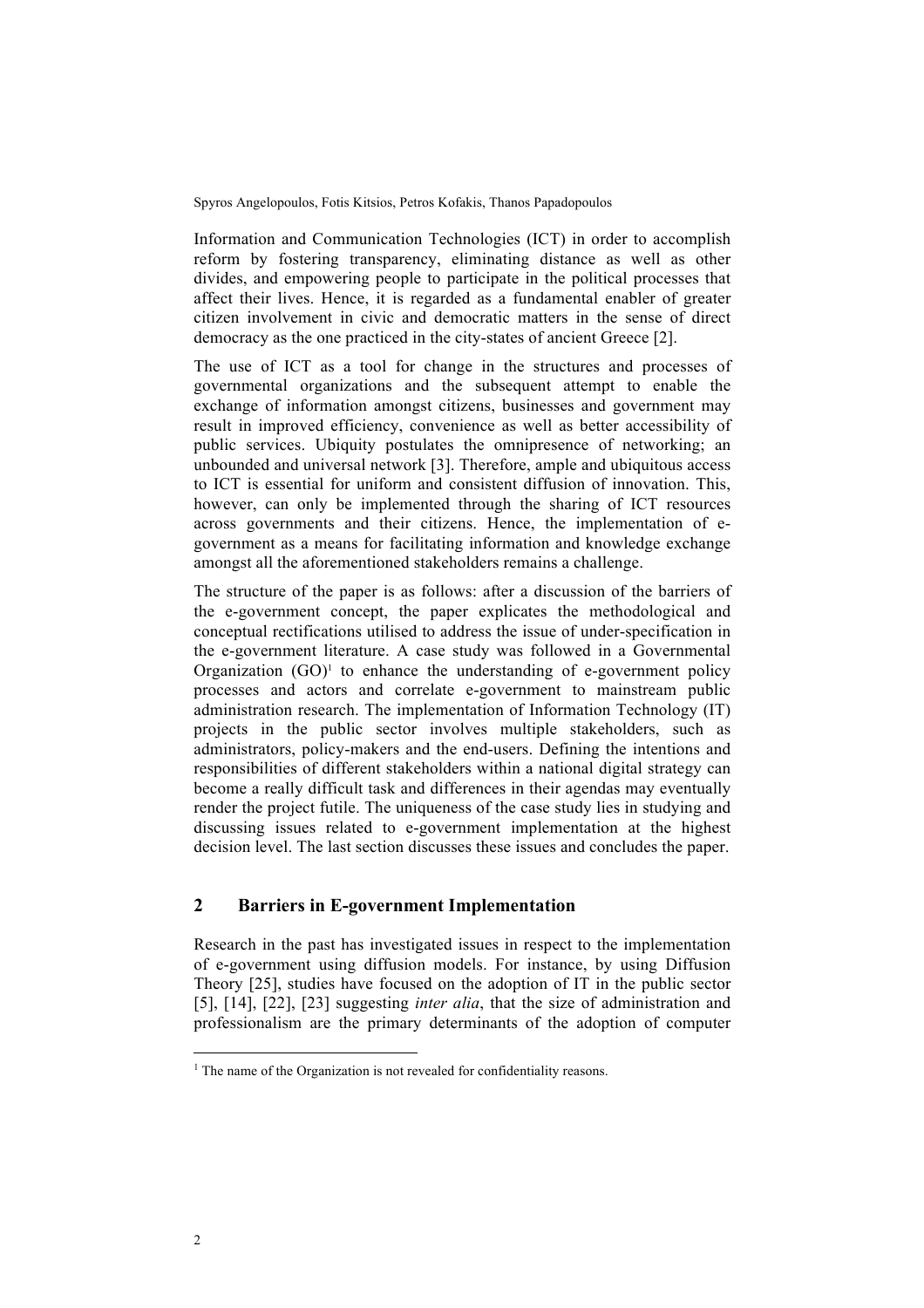technology. Rogers [25] presents five categories of determining variables for the rate of adoption: perceived attributes of the innovation, type of innovation decision, communication channels, nature of the social system and extent of the change agent's promotion efforts. Choudrie and Lee [9] found that the use of broadband connection within government departments and agencies improved the QoS and encouraged previously bureaucratic organisations to re-engineer the way services are delivered to citizens. However, no single diffusion model best explains all cases [22].

The Information Systems (IS) Success Model [11] and the Technology Acceptance Model (TAM) [10] suggests another means to study the implementation of e-government by measuring perceived usefulness and perceived ease of use influence one's attitude towards system usage. The success factors presented in TAM have to do mainly with the acceptance of organisational software, but have been tested for various users and types of systems [30] [31], and user adoption of e-commerce [15], [21]. However, TAM constructs represent the subjective user assessments of a system and may not be representative of its objective acceptance [6].

Barriers, however, to the success of IS and e-government concern, for instance, the high cost or the low security of the needed infrastructure and can impede its implementation and adoption. The integration of various IT applications and components inside and outside the organisational boundary remains costly and time-consuming due to the heterogeneity of the computing environments involved in public-sector organisations [26]. Literature (e.g. [4], [12]) agrees that governments face a shortage of technical infrastructure. This shortage presents a significant barrier in the development of the capabilities of government organisations to provide online services and transactions.

A frequently cited barrier in the literature seems to be the need for security and privacy in an e-government strategy [15]. The shortage of IT skills is also a barrier, which contends many challenges regarding the efficiency of a public administration to provide innovative e-government services [8], [18]. Finally, a major barrier to the adoption and implementation of e-government is funding [18], which also relates to the business procedure of government, management strategy and organisational culture [19].

Organisational barriers relate to structural issues such as fragmentation, poor relations and communication between the functional departments, and an acceptance of the strategic benefits of new initiatives by the senior management (e.g. [1]). Nevertheless, despite the existing literature on the implementation of e-government, there is a need for more research to be conducted. Scholars of the discourse have not shed enough light on the development of new services in e-government [2]. Various initiatives investigate the application of quality management principles to the delivery of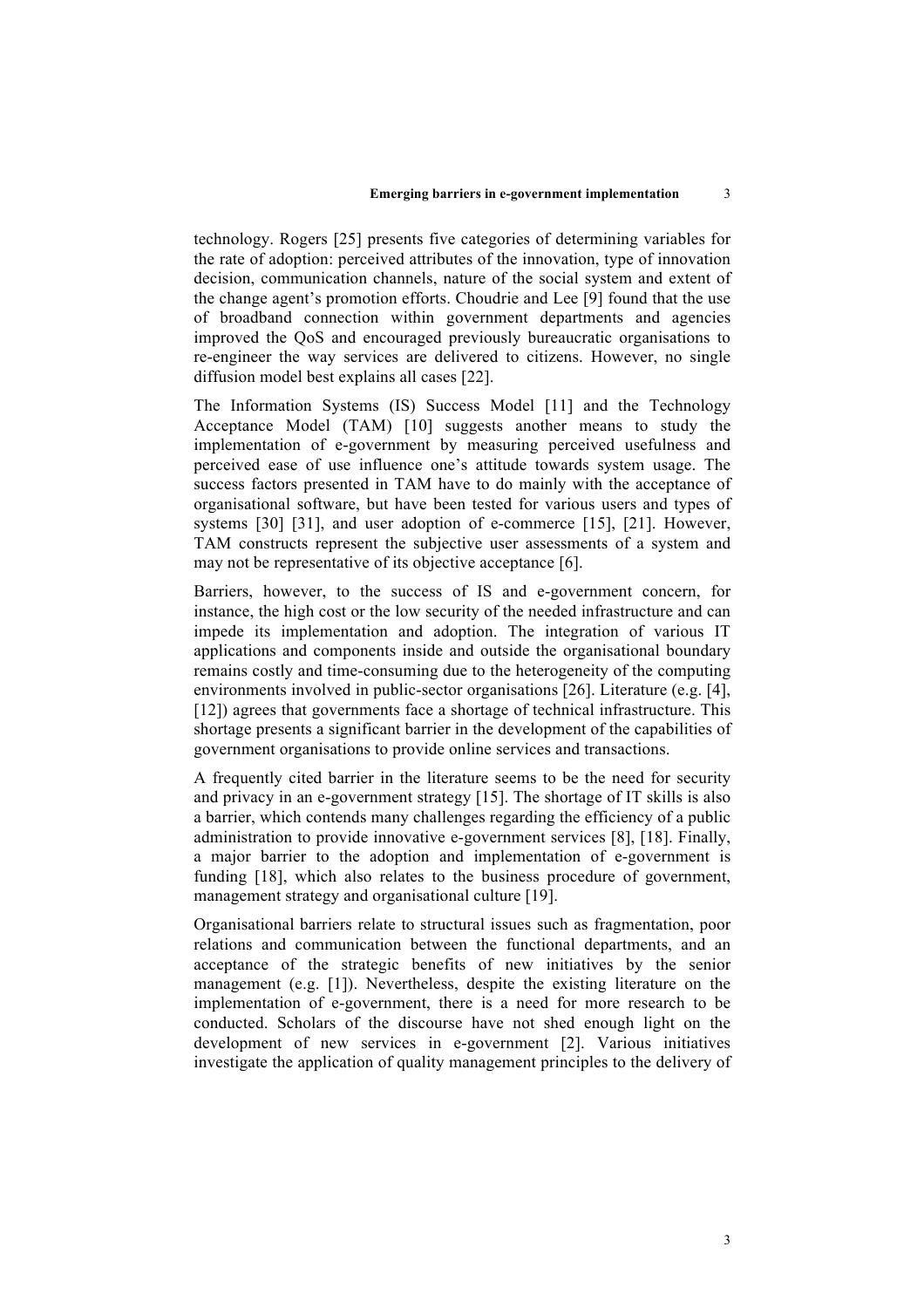public e-services [17], but manifold problems related to their quality still exist [13].

The relevant literature is limited on studying the outcomes of projects and hence the political processes underlying e-government development [32]. The major issue is the definition of procedures and data that need to be exchanged at different phases of the process. If these procedures are well defined, then ICT could be applied successfully; and *vice-versa*, the application of ICT reinforces the use of good practices and standardisation of the e-government implementation process. Therefore, amongst the major questions is to grasp the meaning of e-government and uncover the problems that can emerge during the implementation of a project. To answer this, the authors set out to investigate a case study in GO. Before embarking on the discussion of the case, in the next section the research methodology is explicated.

# **3 Research Methodology**

To deal with the research question as outlined in the previous section, this study followed a qualitative case study strategy. Semi-structured interviews were scheduled with the system users, the managers and the governmental leadership of the GO. Thirty interviews were conducted, recorded and transcribed verbatim. The duration of the interviews was about forty-five minutes on average. The themes covered the implementation strategy of egovernment and also questions regarding the meaning of e-government for each of the interviewees, the agency and citizens. Action research was chosen as the method for the study [7].

Data analysis involved three activities, namely data reduction, data display, and conclusion drawing and verification [20]. Initial codes were assigned to the transcripts based on description; interpretive codes were assigned, later transformed refined into pattern codes (*ibid*). Themes and patterns emerged and were further refined in the process.

### **4 Implementing E-government Project**

The decision for the implementation of e-government within the GO was taken when the need for a more efficient and effective way of implementing directives and policies occurred. The constant increase in paper documents describing activities and actions to be taken and the time wasted in locating these documents; in addition to further external information needed from other governmental organisations along with internal information from various departments, led to this decision. Before that, the life cycle of a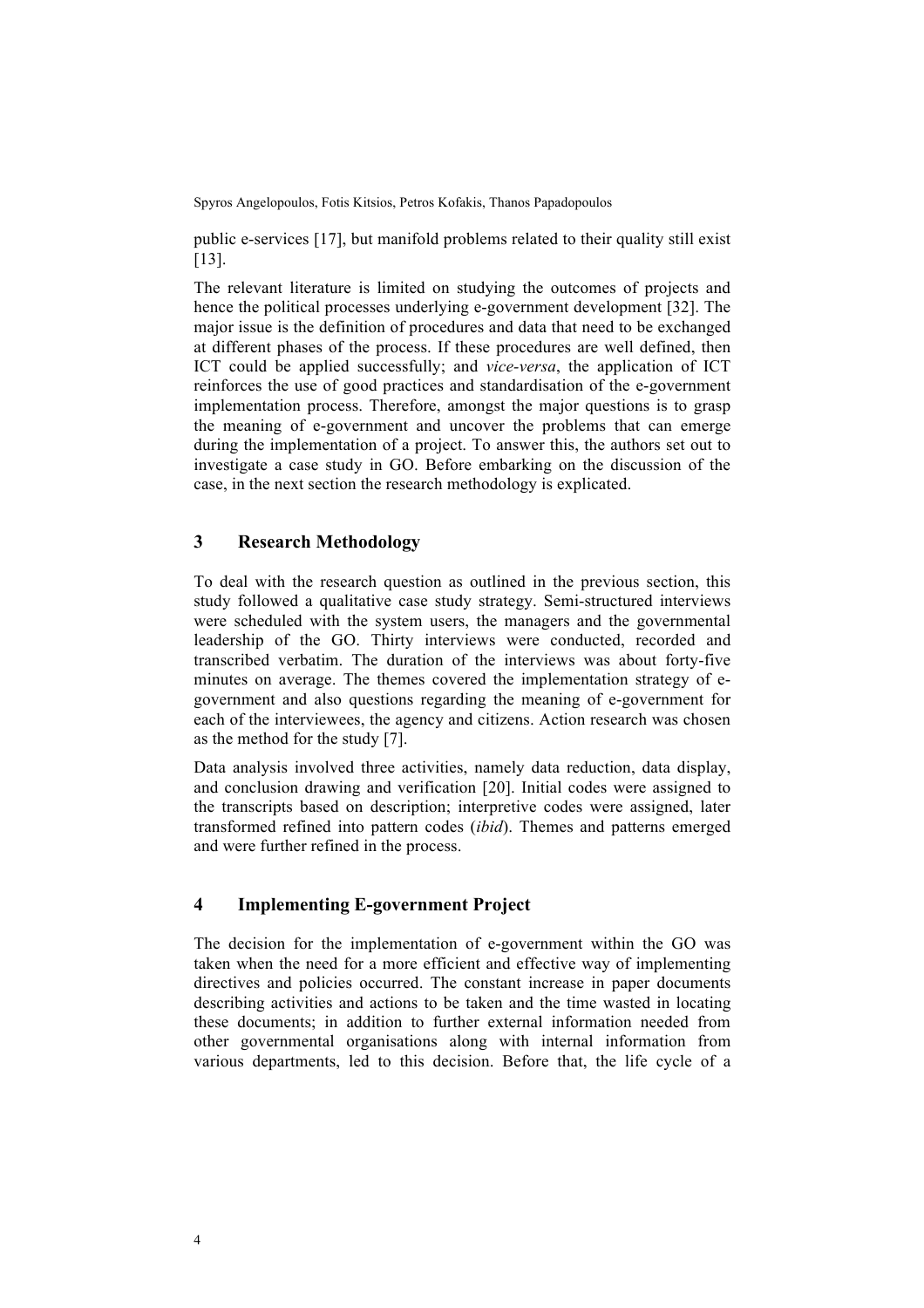certain issue could begin from a particular document that would be forwarded to specific persons or services for 'execution'. Any immediate action would result in a new document. The completion of all these actions would lead to the objective, which described a final document.

However, one of the most intriguing aspects of the project was the fact that it entailed various stakeholders from various departments. End-users, managers and the board of directors were to be involved. They all had different agendas as well as different timetables, and thus the system had to accommodate their different views. Hence, the complete definition and formal analysis of the existing situation, the priorities, the workflow, the tracing and control of all the activities and procedures were challenges in the study.

The implementation team, consisted of inter-organisational consultants and academic researchers, set out to record the end-user requirements. They had to deliver a definition of the system documents and describe the workflow states specific to the board of directors. The system would ensure the tracking and control of all respective issues and activities. Selected users should be trained in the use of the system, and IT experts would support them.

The analysis showed that six types of activities need to be considered, and in particular those regarding procedures and activities analysis and related to the creation of subject matter, data structures and information; activities regarding the collection and preparation (data entry) or data in the system; those that had to do with the infrastructure of the project, as well as those with application development and the integration of IS. Finally, the last part of the implementation process included the training of all the end-users.

### **5 An Overview of the IS From a Technical Perspective**

The development of the IS was a demanding application in the fields of information collection and processing. Due to time and budget constraints it was decided to use open standards, which would allow the interoperability of the application and dependent services. There are several benefits embedded in the use of open-source systems and the most important is that they are developed with the use of non-proprietary tools. Working in such environments would eliminate the danger of 'lock-in' with specific vendors or software packages. The code of open-source systems could be obtained for free and any commercial support associated with the product would be typically comparable or cheaper than other solutions available in the market. Furthermore, active communities of developers support the open-source solutions. The combination of open platforms and simplicity of customization made integrating open-source content management systems (CMS) with other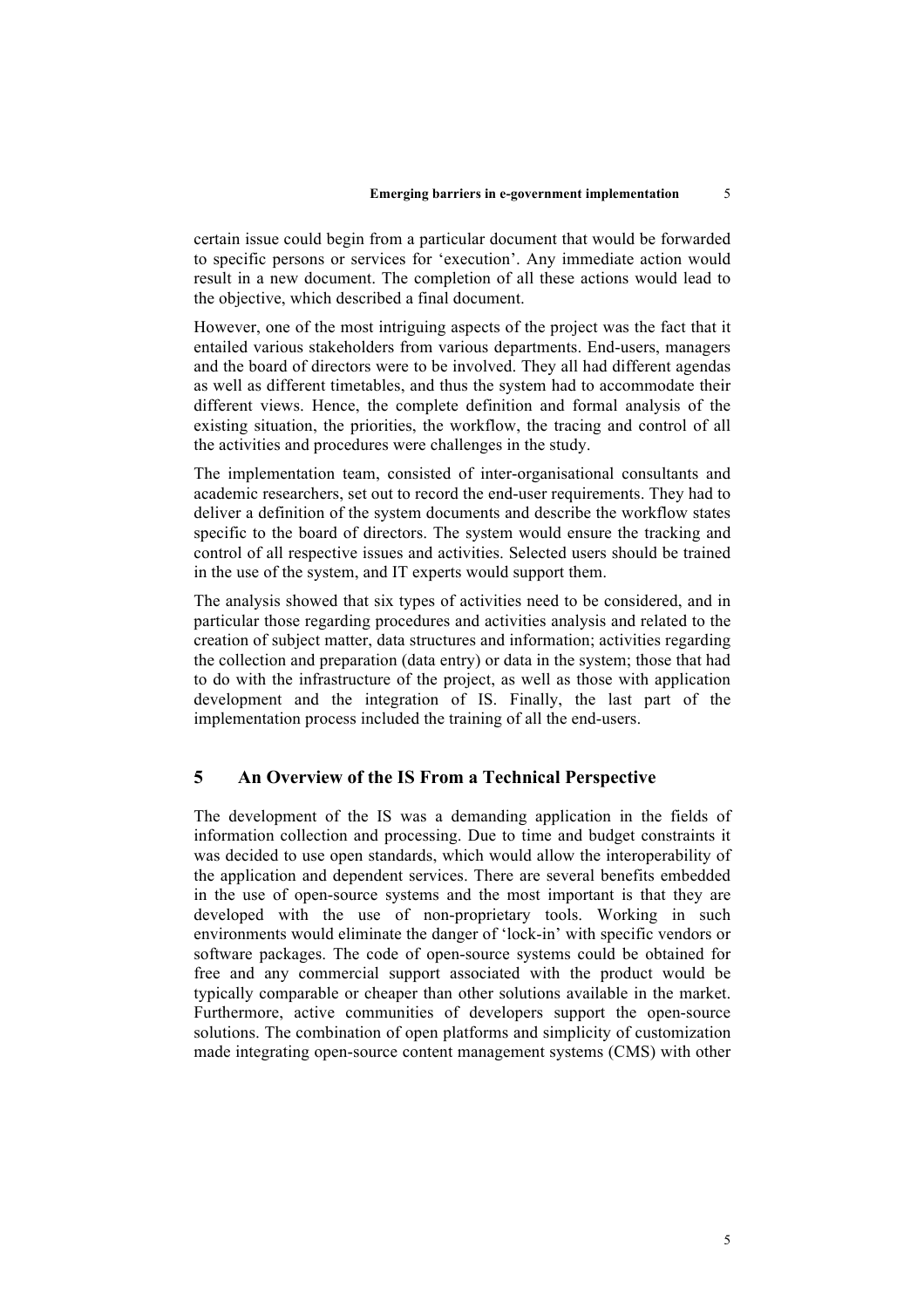software considerably easier. Last but not least, most open-source solutions also make use of newer technology [24] with all positive or negative consequences that this may imply.

In the specific project, the requirements and the restrictions set for such an application included an open architecture independent from proprietary systems, which would include capabilities of constant development, update, and extension. The need for the cost to be kept at low levels, since external governmental funding had not been secured and it was only through non-finite internal funding channels that the project could be based on. The system had to be user-friendly and to have a unified, platform-independent user interface. Ubiquitous, easy and direct access to the system without any geographical limitations was the final objective.

The solution made use of distributed systems and intranet. In other words, a Web Server was installed as a central access point for all functions. The basic components of the system therefore were the Web Server, Document Management and Retrieval System, Database server, Project Management System, and a Workflow Management System. Additionally, from the discussion with the end-users, their requirements included a graphical representation of the achievement of the objectives, the progress of all issues and activities as well as resource information; features that would enable them to set activities, actions, duties and timetables for members of the organisation as well as to review activities or actions, request and receive reports from involved parties, analyse and check different scenarios for timetable comparison, and allocate human and financial resources. Finally, the system should set new activities or issues and distribute them to the involved parties or authorities. As part of the system implementation, this study continues with the description of two examples of the use of the system, which reflect realworld case studies of the organisation.

### **5.1 Workflow Example 1: Research Institute Foundation**

Among the several responsibilities that rely on the duties of GO is the process of National Research Institute Foundation. Therefore, the first example needs to deal with the required workflow for such a task to be properly completed within the new system. Twenty-one steps, all of them inextricably tied on the process, part the process of foundation. All steps are listed bellow followed by a visual representation of the workflow. The authors feel that the chosen simple and visual way of presenting the framework serves best the study as a whole (Figure 1).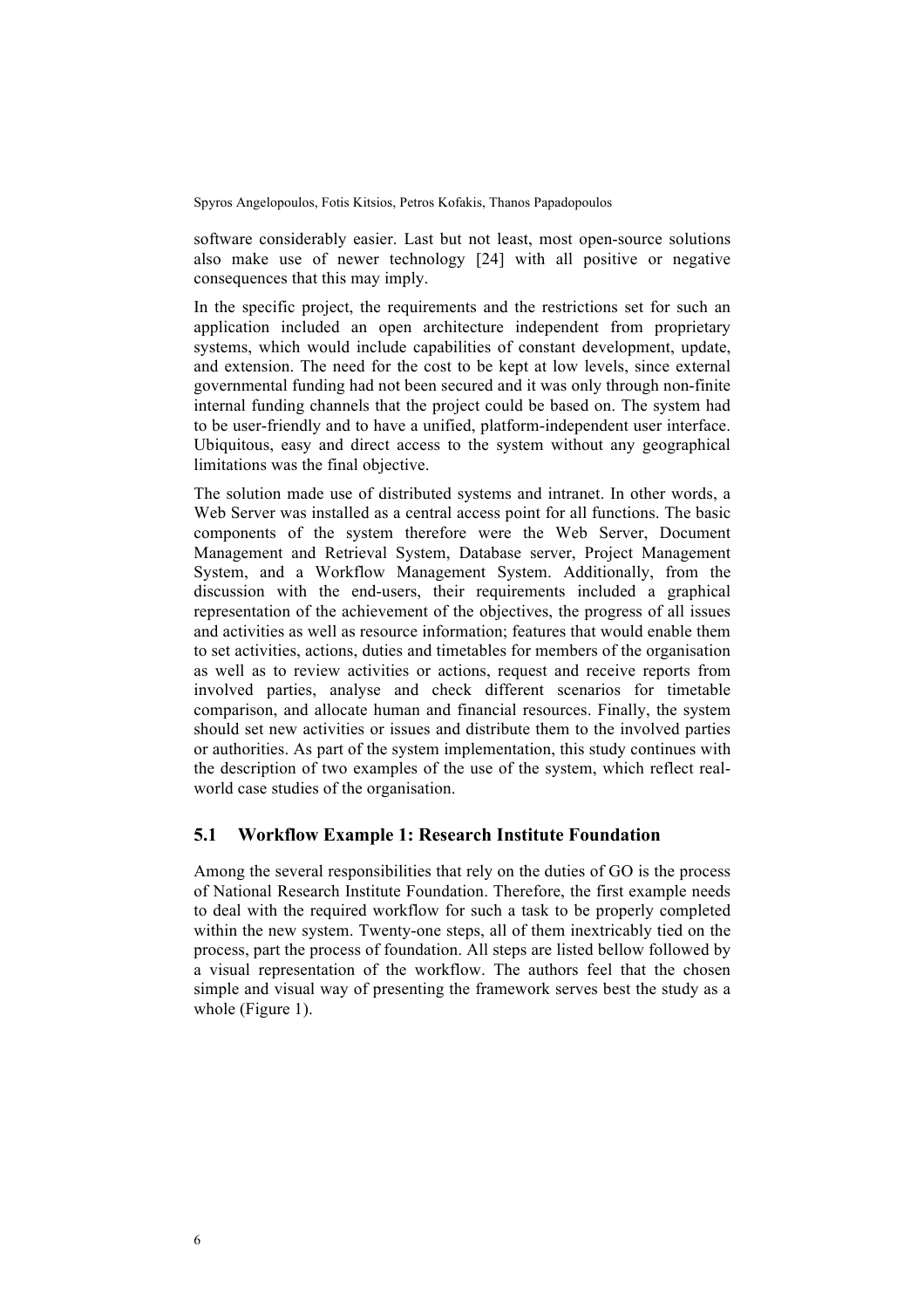#### **5.2 Workflow Example 2: Legislation Process**

Processing of new laws is one of the major duties of GO. Legislation processes are marked by original and ongoing negotiations, which tend to be critical to the definition of the political community as well as the development and operation of the constitution, requiring habits of dialogue and compromise [19]. There is often no closure to the constitution-making process [29] and in this context the participation of citizens plays a centric role. Countries with decentralized power tend to be less corrupted [28] and that is the main reason why several developed countries around the world have marked the end of an era and the beginning of new one, under the hegemony of new social forces [19]. Democracy implies the existence of a political community, and as such constitutions followed social forces that promoted democracy; they did not create them from scratch. Therefore, the second example needs to deal with the required workflow for a new law to be properly implemented. Fifteen steps, all of them inextricably tied on the legislation process, part the procedure. All steps are listed bellow followed by a visual representation of the workflow. The visual presentation of the framework enhances this study as a whole (Figure 2).



Figure 1: Workflow of Research Institute foundation case study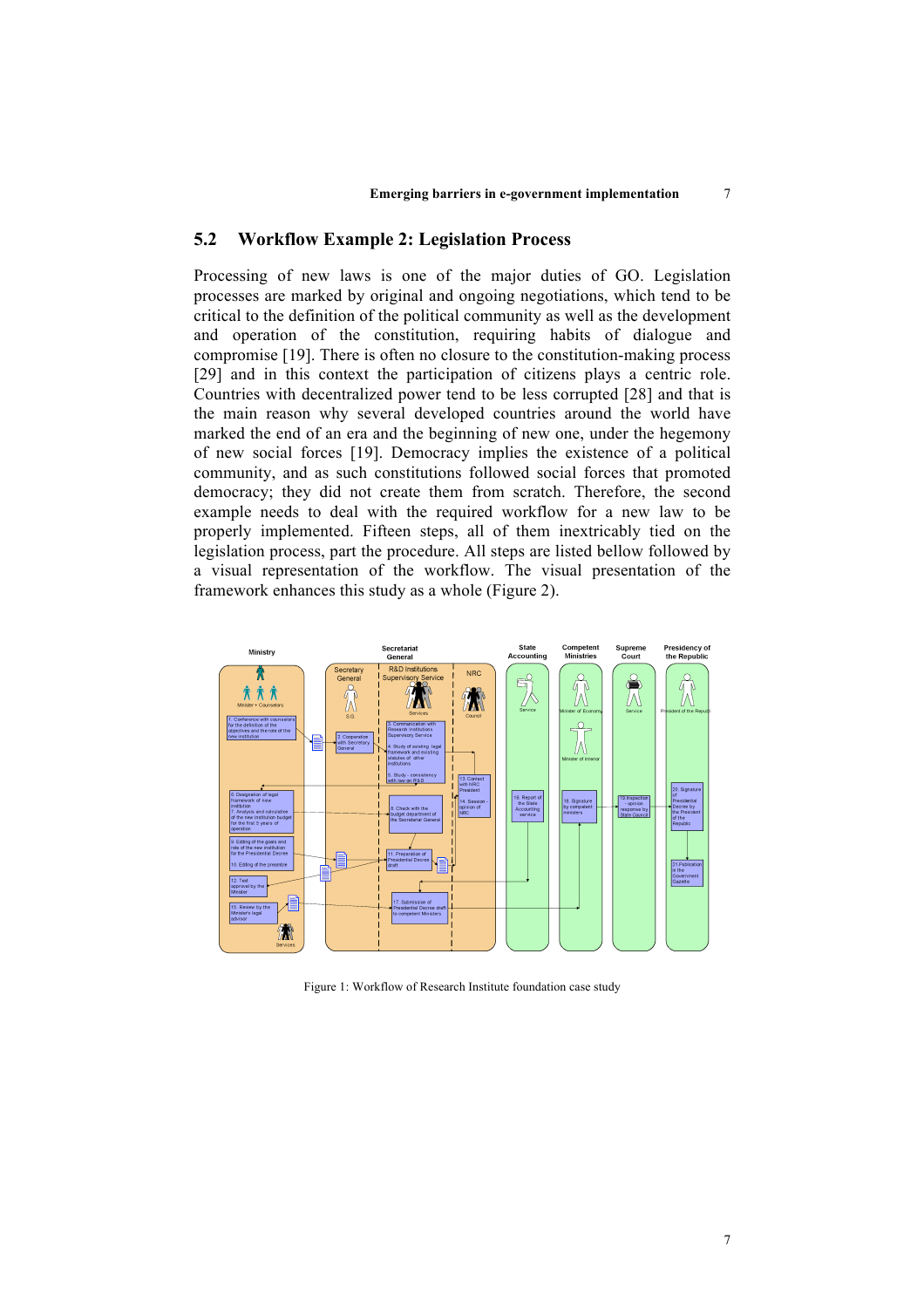

Figure 2: Workflow of legislation process case study

The implementation took place considering the aforementioned steps after consultation with the users of the system. The steps were to be followed after the system was finally implemented. The aim of the system was to save time and money in three ways: firstly, decisions would be taken on the spot and sent electronically to the corresponding stakeholders; any modifications would be sent immediately for 'execution'; and thirdly, since every decision would be kept electronically, savings would occur in terms of paper use, as well as the GO would eventually go 'greener'.

However, despite the aim of the board of directors and the implementation team to have everything in place, two unexpected events took place, which postponed the implementation. The first had to do with the different agendas of stakeholders that came to the foreground, soon after the system was designed. Senior managers perceived IS/IT in the public sector not as a tool for democratisation and decentralisation but rather as a utility, and their influence was reflected on the budget of the project, where the cost for implementation was dramatically reduced. Moreover, the end-users treated the IS as a potential enemy which could effectively change their way for completing their tasks. Their different agenda compared to the agenda of the board and the governmental leader of GO and the futile attempts to reach consensus brought the project to a permanent standstill. Furthermore, the involved stakeholders had different workloads; this acted as a hindrance mechanism to the implementation. It was really difficult to take them away from their everyday duties and train them to adapt to the new system. The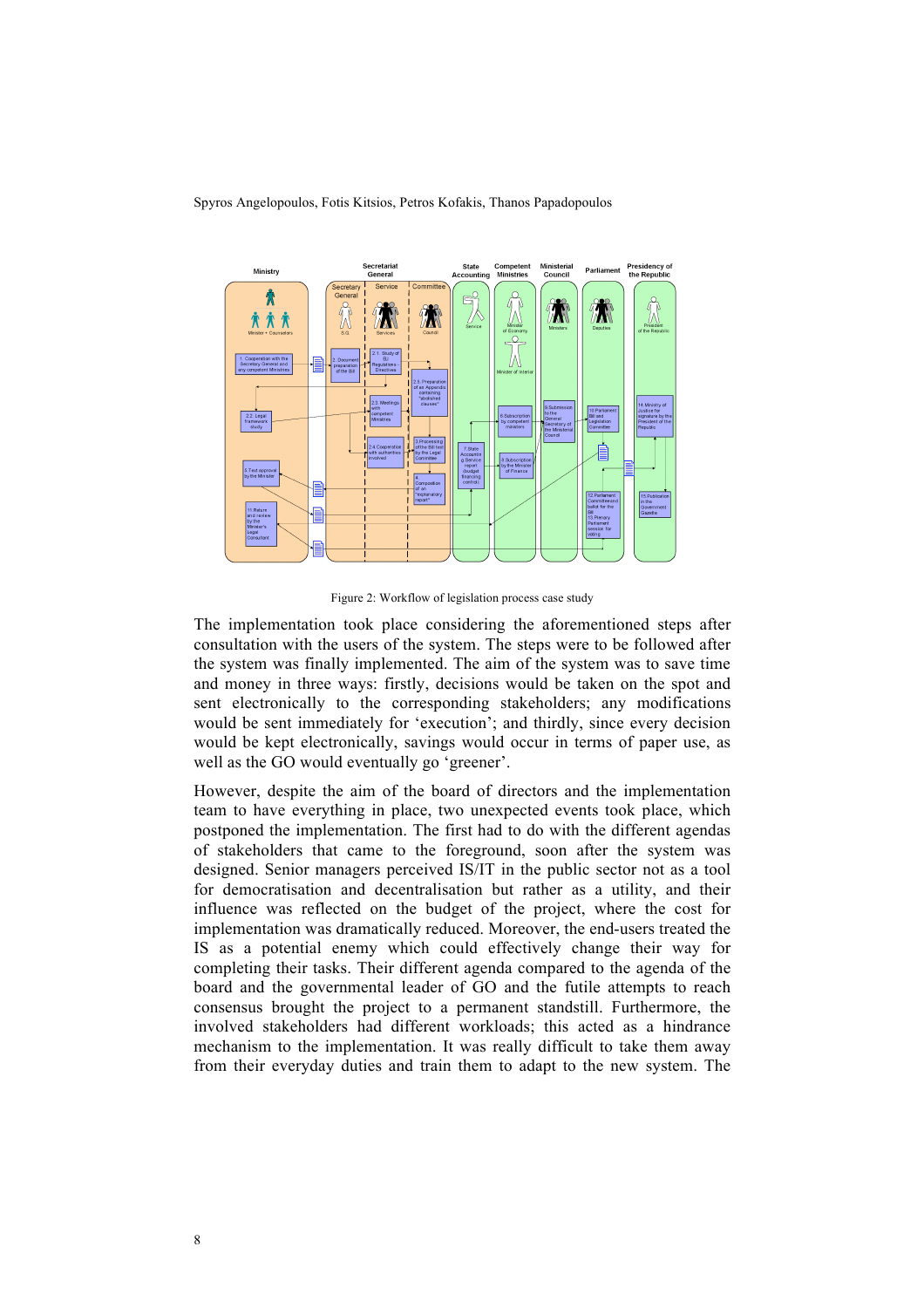second event was also an outcome of the period in which the implementation took place. Shortly after the user requirements and the implementation process started, the tenure of the governmental lead came to an end and any attempt to reform the GO was cancelled.

# **6 Discussion and Conclusion**

E-government is considered to be one of the key contributors to the development of an information society and governments around the world have seen its rapid evolution when there is an integrated approach to planning and implementation of public sector reform. However, the application of ICT in e-government should not be considered as an end in itself. The case study has shown that even if there is political will to implement e-government, the different stakeholder agendas may render it futile. This study has not focused on the role of the heterogeneity of the computer environments involved in public-sector organisations [27], and suggested that e-government is not simply the use of IT for delivering services to the citizens; instead, the turbulent political environment in which e-government needs to operate plays an important role.

The success of e-government is dependent on the deeper recognition of complex political and institutional environments in which it is going to operate [32]. Indeed, this was evident in the case from the fact that when the tenure of the governmental lead came to an end, the project was cancelled. It was not, thus, dependent on IT skills [18] or specific software since open source products were chosen. It was, however, dependent on funding (*ibid*) – related to organisational culture [19]– which stopped after the political support was removed. Hence, to secure the success of future e-government projects, funding may not be directly related to political support. Projects that are important for improving the efficiency of decision-making and improvements in everyday working practices would be implemented, irrespectively of any changes in the political / governmental leadership.

Additionally, this study makes a case for the changing agendas of the participating stakeholders. In particular, the initial support of the stakeholders, replaced in the later stages of the project due to changes in their working practices indicates that the managerial concern needs to be focused not only on the acceptance of the strategic benefits of new initiatives by the senior management [1], but also by end users, since the investment aims at modernising the organization at all levels [16].

As an addition to the current status of e-government, future work needs to answer the dilemma whether e-government is really a tool for decentralization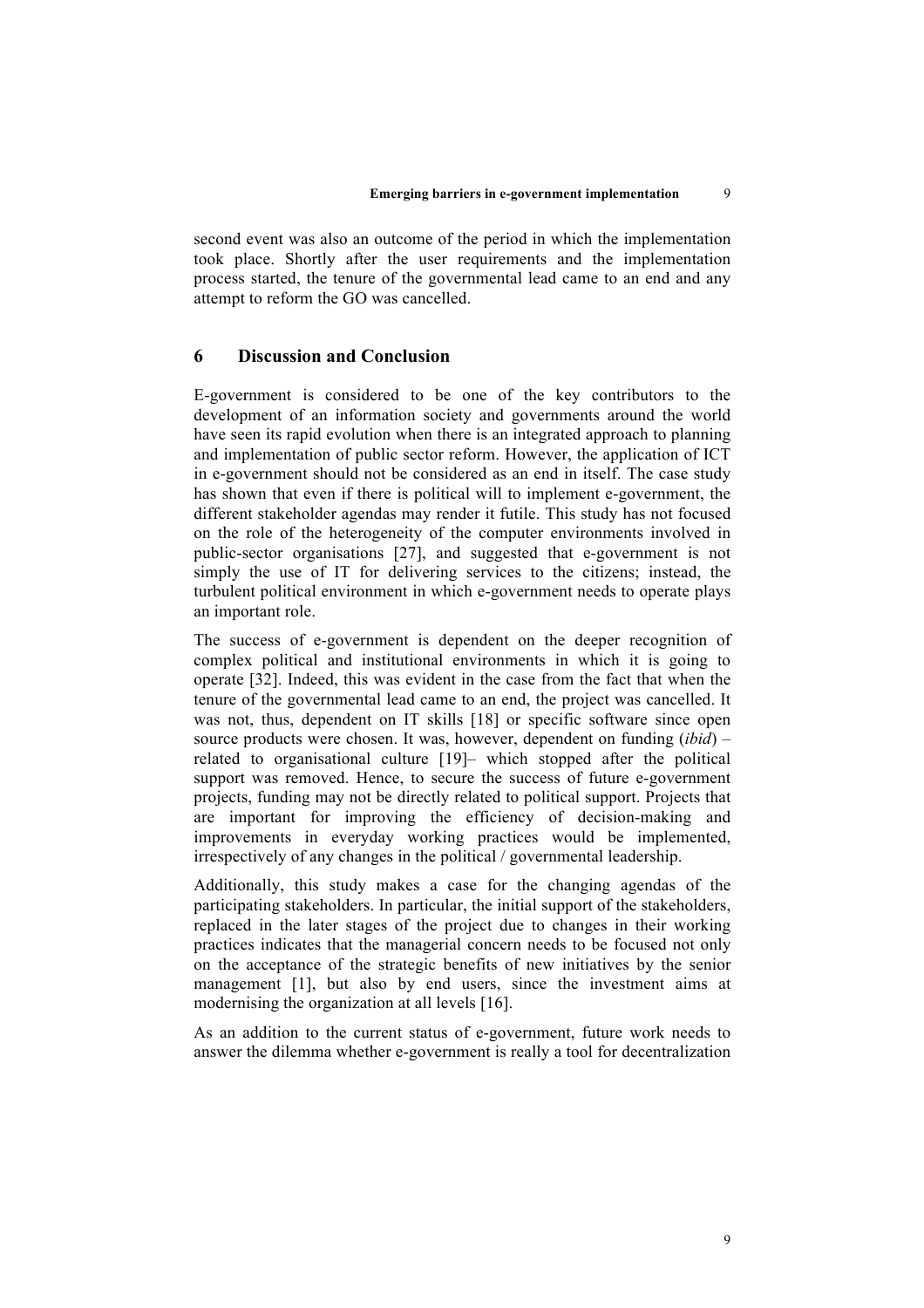and democratization or the result of a socio-technical process towards a new model of public administration; an answer will boost the evolution of egovernment and provide citizens with effective access to better quality services. Finally, one of the basic concerns is business process management in governmental institutions to successfully implement e-government principles. Therefore, future research needs to focus on a holistic model, which can embrace the back- and front-office, and be linked to the real citizens' needs.

#### **7 References**

- 1. Aichholzer, G., Schmutzer, R.: Organisational challenges to the development of electronic government, IEEE Computer Society, 11th International Workshop on Database and Expert Systems Applications (2000)
- 2. Angelopoulos, S., Kitsios, F., Papadopoulos, T.: Identifying Critical Success Factors in e-Government: A New service development approach, Transforming Government: People, Process and Policy, Vol. 4, No. 1, pp. 95-118 (2010)
- 3. Angelopoulos, S., Kitsios F., Babulak, E.: From e to u: Towards an innovative digital era, in Kotsopoulos, S., Ioannou, K. (eds) Heterogeneous Next Generation Networking: Innovations and Platform, pp. 427-444 (2008)
- 4. Bourn, J.: Better Public Services Through E-Government. The National Audit Office, London (2002)
- 5. Brudney, J., Selden, S.: The adoption of innovation by smaller local governments: the case of computer technology, American Review of Public Administration, Vol. 25, pp, 71–86 (1995)
- 6. Carter, L., Belanger, F.: The utilization of e-government services: citizen trust, innovation and acceptance factors, Information Systems Journal, Vol. 15, pp. 5-25 (2005)
- 7. Checkland, P.: Systems Thinking, Systems Practice. Wiley, Chichester, UK (1981)
- 8. Chen, Y., Gant, J.: Transforming local e-government services: the use of application service providers, Government Information Quarterly, Vol. 18, No.4, pp. 343-355 (2001)
- 9. Choudrie, J., Lee, H.: Broadband development in South Korea: institutional and cultural factor, European Journal of Information Systems, Vol. 13, No. 2, pp. 103-114 (2004)
- 10. Davis, F.: Perceived usefulness, perceived ease of use and user acceptance of information technology, MIS Quarterly, Vol. 13, pp. 319–340 (1989)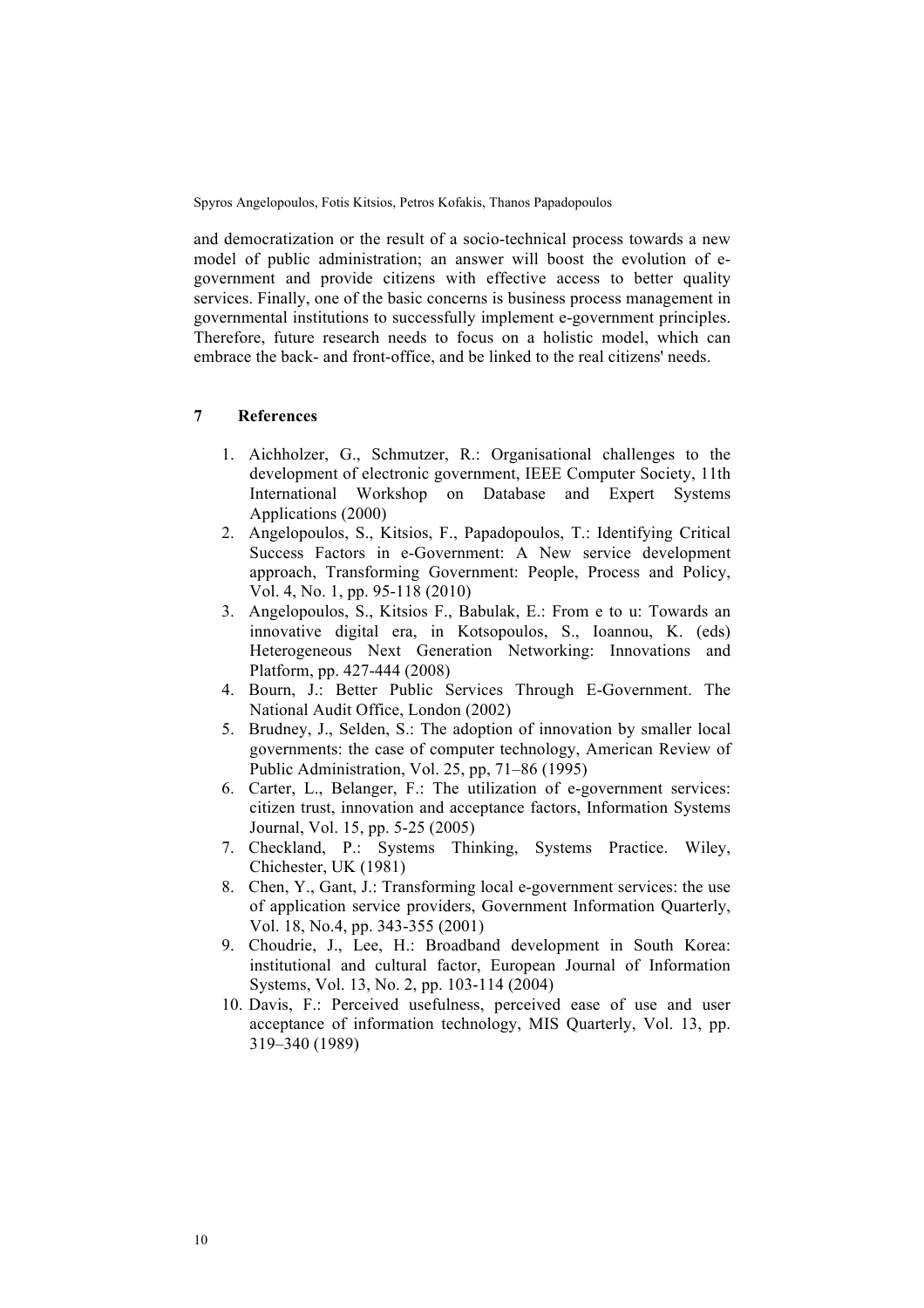- 11. DeLone, W.H., McLean, E.R.: Information systems success: The quest for the dependent variable, Information Systems Research, Vol. 3, No. 1, pp. 60–95 (1992)
- 12. Dillon, J., Pelgrin, W.: E-Government/Commerce in New York State, Office of Technology. New York, NY (2002)
- 13. e-government Unit.: Top of the Web: user satisfaction and usage survey of e-government services, DG Information Society, European Commission, available at: http://goo.gl/QWRI (2004)
- 14. Elliman, T., Irani, Z., Love, P.E.D., Jones, S., Themistocleous, M.: Evaluating e-government: Learning from the Experiences of Two UK Local Authorities, Information Systems Journal, special issue on e-Government, Vol. 15, pp. 61-82 (2005)
- 15. Gefen, D., Pavlou, P.A., Warkentin, M., Rose, G.M.: EGovernment Adoption, in the Proceedings of the Eighth Americas Conference on Information Systems (2002)
- 16. Hackney, R., Jones, S., Irani, Z.: eGovernment Information Systems Evaluation: Conceptualising 'Customer Engagement', eGovernment Workshop '05 (eGOV05) (2005)
- 17. Halaris, C., Magoutas, B., Papadomichelaki, X., Mentzas, G.: Classification and Synthesis of Quality Approaches in e-Government Services', Internet Research, Vol. 17, No. 4, pp. 378-401 (2007)
- 18. Heeks, R.: Understanding e-governance for development', The University of Manchester, Institute for Development, Policy and Management Information Systems, Technology and Government: Working Papers Series, Number 12/2001. Available at: http://goo.gl/YHSH (2001)
- 19. Lenk, K., Traunmuller, R.: A framework for electronic government, IEEE Computer Society, London, paper presented at 11th International Workshop on Database and Expert Systems Applications (2000)
- 20. Miles, M.B., Huberman, A.M.: Qualitative Data Analysis: An Expanded Sourcebook. Thousand Oaks, CA: Sage (1994)
- 21. Moon, J., Kim, Y.: Extending the TAM for a worldwide-web context, Information and Management, Vol. 28, pp. 217–230 (2001)
- 22. Moon, J., Norris, D.: Does managerial orientation matter? The adoption of reinventing government and e-government at the municipal level, Information Systems Journal, Vol. 15, pp. 43-60 (2005)
- 23. Norris, D.F., Campillo, D.: Factors Affecting Innovation Adoption by City Governments: The Case of Leading Edge Information Technologies, Maryland Institute for Policy Analysis and Research. University of Maryland, Baltimore, MD, USA (2000)